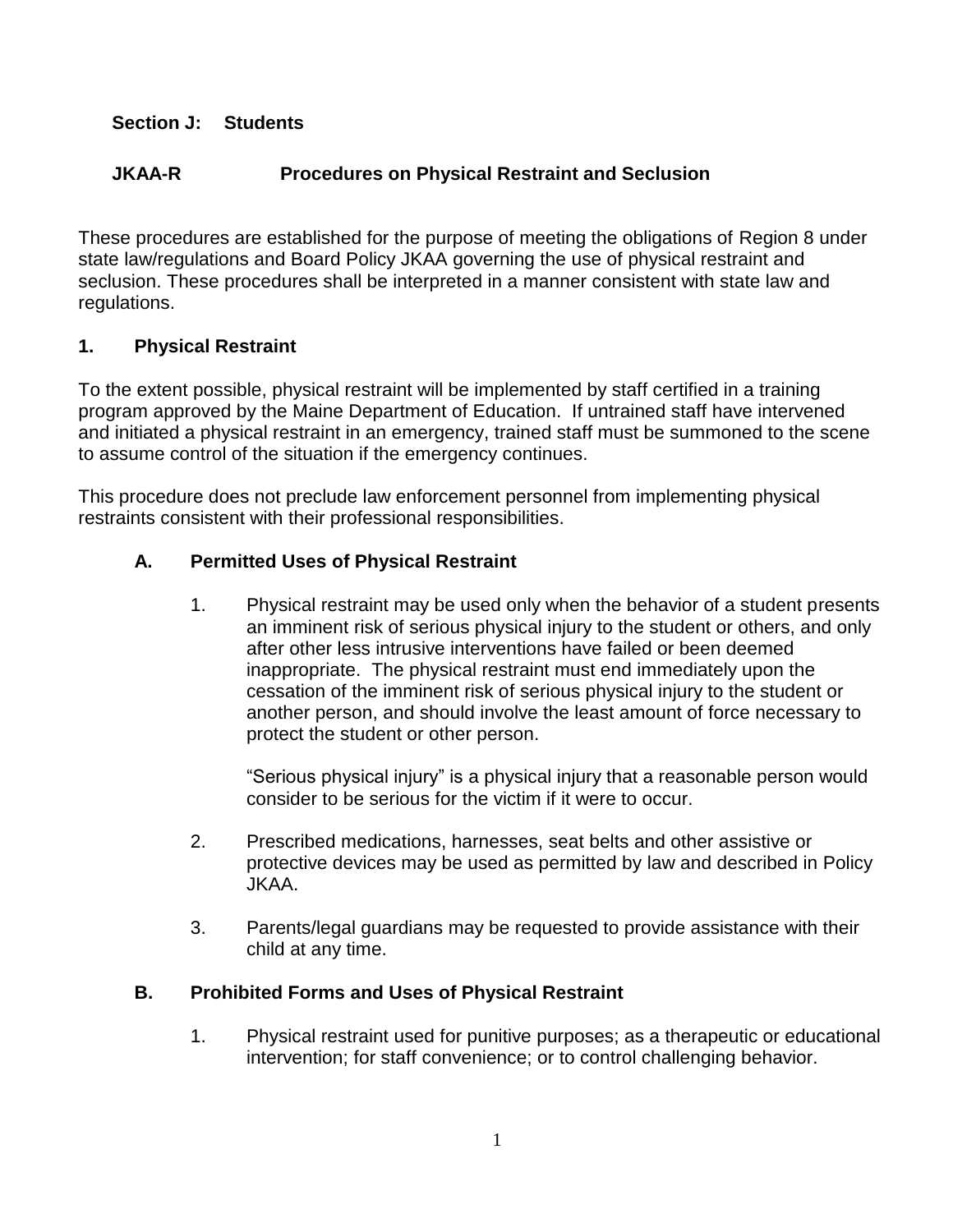- 2. Physical restraint used solely to prevent property destruction or disruption of the environment in the absence of a risk of serious physical injury.
- 3. Physical restraint that is life threatening, restricts breathing or restricts blood flow to the brain, including prone restraint.
- 4. Physical restraint that relies on pain for control, including but not limited to joint hyperextension, excessive force, unsupported take-downs (e.g., tackles), the use of any physical structure (e.g., wall, railing or post), punching and hitting.
- 5. Physical restraint that is contraindicated based on the child's disability, health care needs, or medical or psychiatric condition if documented in:
	- A health care directive or medical management plan;
	- A school-approved behavior plan;
	- An IEP or an Individual Family Service Plan (IFSP); or
	- A school-approved 504 or ADA plan.
- 6. Aversive procedures, and mechanical and chemical restraints.
	- a. Aversive procedures are defined as the use of a substance or stimulus, intended to modify behavior, which the person administering it knows or should know is likely to cause physical and/or emotional trauma to a student, even when the substance or stimulus appears to be pleasant or neutral to others. Such substances and stimuli include but are not limited to infliction of bodily pain (e.g., hitting, pinching, slapping); water spray; noxious fumes; extreme physical exercise; costumes or signs.
	- b. Mechanical restraints are defined as any restraint that uses a device to restrict a student's freedom of movement. Such restraints do not include adaptive devices or mechanical supports to achieve proper body position, balance or alignment to allow greater freedom of movement, or the use of vehicle safety restraints when used as intended during the transport of a student in a moving vehicle.
	- c. Chemical restraints are defined as the use of drug or medication that is not prescribed as the standard treatment of a student's medical or psychiatric condition by a licensed physician or other qualified health professional acting under the scope of the professional's authority under state law that is used on a student to control behavior or restrict freedom of movement.

# **C. Monitoring Students in Physical Restraint**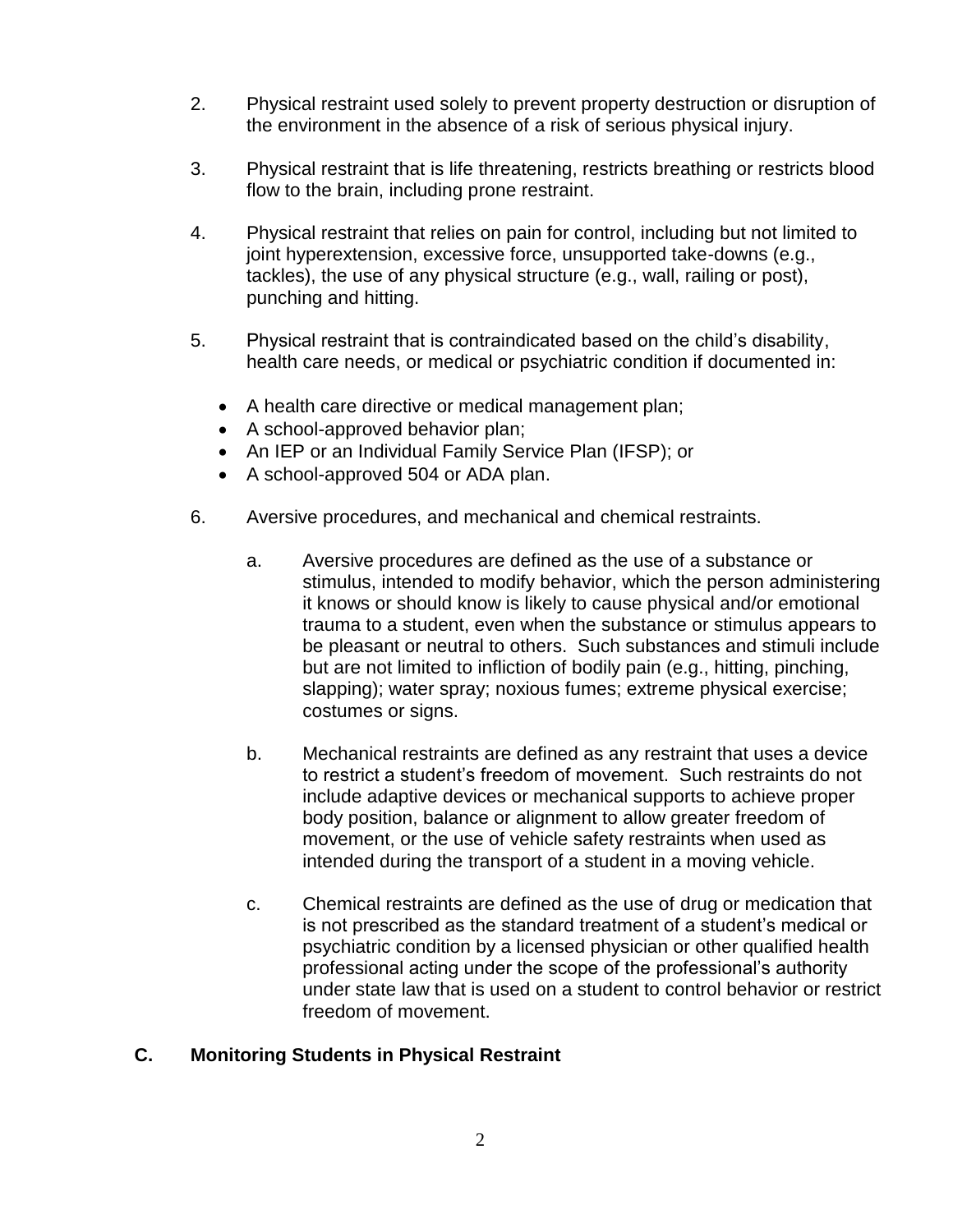- 1. At least two adults must be present at all times when physical restraint is used except when, for safety reasons, waiting for a second adult to arrive is precluded by the particular circumstances.
- 2. The student must be continuously monitored until they no longer present a risk of injury or harm to the student or others.
- 3. If an injury occurs, applicable school policies and procedures should be followed.

# **D. Termination of Physical Restraint**

- 1. The staff involved in the use of physical restraint must continually assess for signs that the student in physical restraint is no longer presenting an imminent risk of serious physical injury to themselves or others, and the physical restraint must be discontinued immediately after it is determined that the imminent risk of serious physical harm has ended.
	- a. The time a student is in physical restraint must be monitored and recorded.
	- b. If physical restraint continues for more than ten (10) minutes, an administrator/designee shall determine whether continued physical restraint is warranted, and shall continue to monitor the status of the physical restraint every ten (10) minutes until the restraint is terminated.
	- c. If attempts to release the student from physical restraint have been unsuccessful and the student continues to present behaviors that create an imminent risk of serious physical injury to the student or to others, then staff may request additional assistance from other school staff, parents, medical providers, or other appropriate persons or organizations.

## **2. Seclusion**

To the extent possible, seclusion will be implemented by staff certified in a training program approved by the Maine Department of Education. If untrained staff have intervened and initiated seclusion in an emergency, trained staff must be summoned to the scene as soon as possible.

A "timeout" where a student requests, or complies with an adult request, for a break is not considered seclusion under this procedure. Seclusion also does not include any situation where others are present in the room or clearly defined area with the student (including but not limited to classrooms, offices and other school locations).

# **A. Permitted Uses and Location of Seclusion**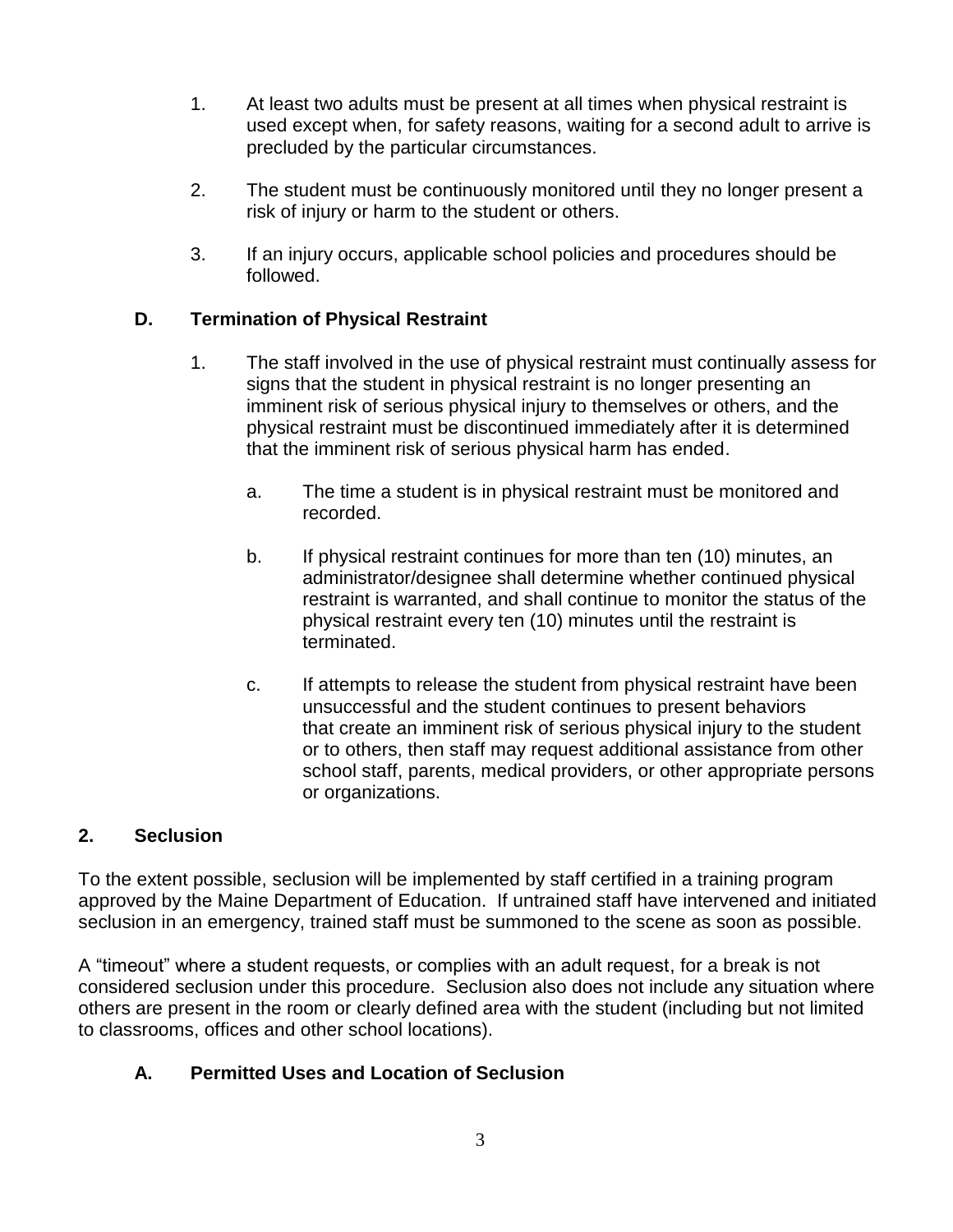- 1. Seclusion may be used only as an emergency intervention when the behavior of a student presents an imminent risk of serious bodily injury to the student or others, and only after other less intrusive interventions have failed or been deemed inappropriate. The seclusion must end immediately upon the cessation of the imminent risk of serious physical injury to the student or another person. "Serious physical injury" is a physical injury that a reasonable person would consider to be serious for the victim if it were to occur.
- 2. Seclusion may be achieved in any part of a school building with adequate light, heat, ventilation and of normal room height.
	- a. Seclusion may not take place in a locked room.
	- b. If a specific room is designated as a seclusion room, it must be a minimum of sixty (60) square feet; have adequate light, heat and ventilation; be of normal room height; contain an unbreakable observation window in a wall or door; and must be free of hazardous material and objects which the student could use to self-inflict bodily injury.
- 3. Parents/legal guardians may be requested to provide assistance with their child at any time.

#### **B. Prohibited Uses of Seclusion**

- 1. Seclusion used for punitive purposes; as a therapeutic or educational intervention; for staff convenience; or to control challenging behavior.
- 2. Seclusion used solely to prevent property destruction or disruption of the environment in the absence of an imminent risk of serious physical injury.
- 3. Seclusion that is life threatening.
- 3. Seclusion that is contraindicated based on the child's disability, health care needs, or medical or psychiatric condition if documented in:
	- A health care directive or medical management plan;
	- A school-approved behavior plan;
	- An IEP or IFSP; or
	- A school-approved 504 or ADA plan.

## **C. Monitoring Students in Seclusion**

1. At least one adult must be physically present at all times to continuously monitor a student in seclusion. The adult, while not present in the room or defined area, must be situated so that the student is visible at all times.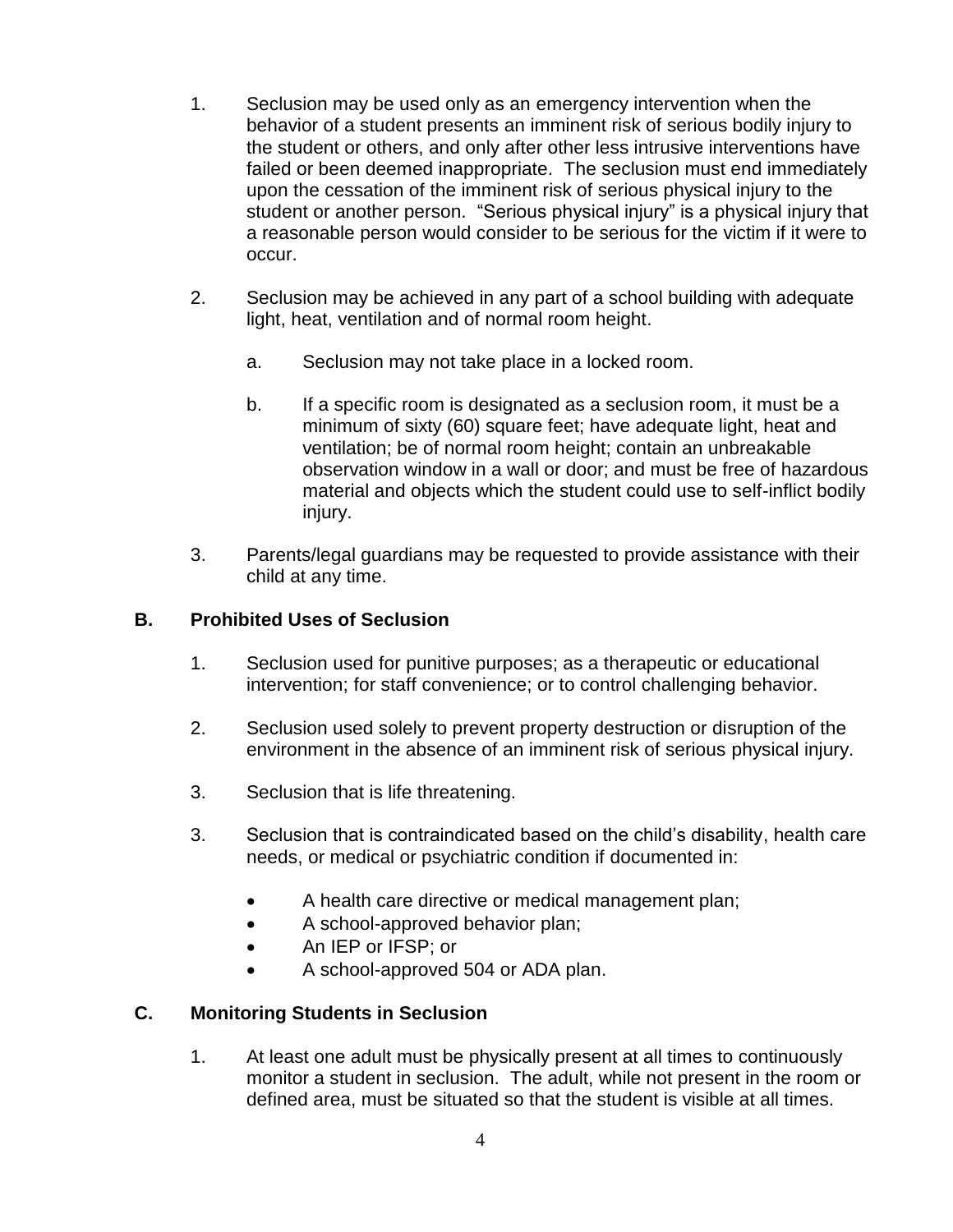- 2. The student must be continuously monitored until they no longer present an imminent risk of serious physical injury to the student or to others.
- 3. If an injury occurs, applicable school policies and procedures should be followed.

# **D. Termination of Seclusion**

- 1. The staff involved in the seclusion must continually assess for signs that the student is no longer presenting an imminent risk of serious physical injury to the student or others, and the seclusion must be discontinued as soon as the imminent risk ceases.
	- a. The time a student is in seclusion must be monitored and recorded.
	- b. If seclusion continues for more than ten (10) minutes, an administrator/designee shall determine whether continued seclusion is warranted, and shall continue to monitor the status of the seclusion every ten (10) minutes until the seclusion is terminated.
	- c. If attempts to release a student from seclusion have been unsuccessful and the student continues to present behaviors that create an imminent risk of serious physical injury to the student or to others, then staff may request additional assistance from other school staff, parents, medical providers, or other appropriate persons or organizations.

## **4. Notification and Reports of Physical Restraint and Seclusion Incidents**

For the purposes of this procedure, an "incident" consists of all actions between the time a student begins to create an imminent risk of serious physical injury and the time the student ceases to pose that imminent risk and returns to their regular programming.

## **A. Notice Requirements**

After each incident of physical restraint or seclusion:

- 1. A staff member involved in the incident shall make an oral notification to the Director/designee as soon as possible, but no later than the end of the school day.
- 2. The Director/designee shall notify the parent/legal guardian about the physical restraint or seclusion (and any related first aid provided) as soon as practical, but within the school day in which the incident occurred. The Director/designee must utilize all available phone numbers or other available contact information to reach the parent/legal guardian. If the parent/legal guardian is unavailable, the Director/designee must leave a message (if the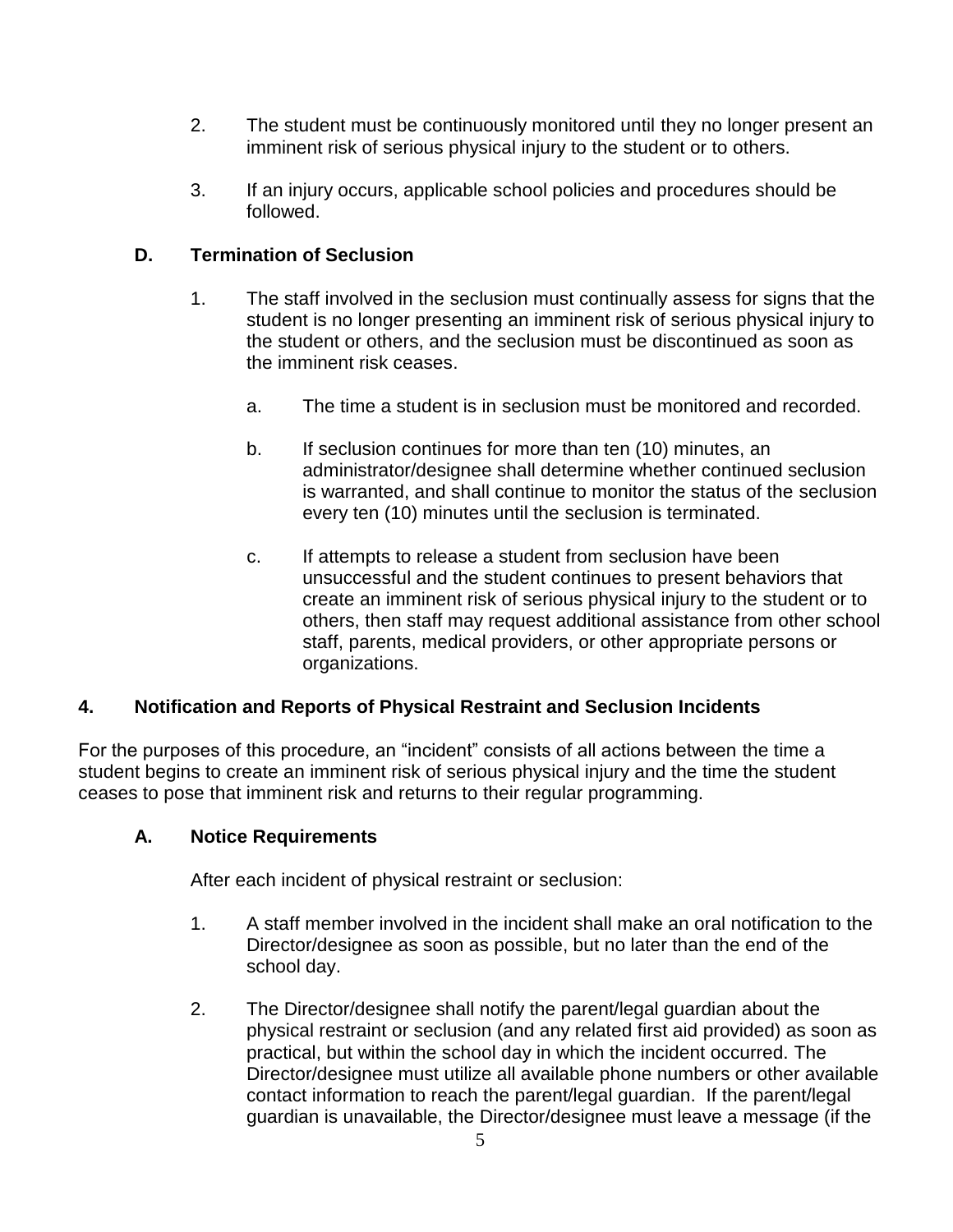parent/legal guardian has a phone and message capability) to contact the school as soon as possible. The parent/legal guardian must be informed that written documentation will be provided within seven (7) calendar days.

- 3. If the physical restraint or seclusion incident occurred outside the school day, the notifications must be made as soon as possible and in accordance with the school's usual emergency notification procedures. **[NOTE: Emergency procedures should be consistent with this requirement.]**
- 4. If serious bodily injury or death of a student occurs during the implementation of physical restraint or seclusion, Region 8's emergency notification procedures shall be followed and an administrator/designee shall notify the Maine Department of Education within twenty-four (24) hours or the next business day.

#### **B. Incident Reports**

Each use of physical restraint or seclusion must be documented in an incident report. The incident report must be completed and provided to the Director/designee as soon as practical, and in all cases within two (2) school days of the incident. The parent/legal guardian must be provided a copy of the incident report within seven (7) calendar days of the incident.

The incident report must include the following elements:

- 1. Student name;
- 2. Age, gender and grade;
- 3. Location of the incident;
- 4. Date of the incident;
- 5. Date of report;
- 6. Person completing the report;
- 7. Beginning and ending time of each physical restraint and/or seclusion;
- 8. Total time of incident;
- 9. Description of prior events and circumstances;
- 10. Less restrictive interventions tried prior to the use of physical restraint and/or seclusion and, if none were used, the reasons why;
- 11. The student behavior justifying the use of physical restraint or seclusion;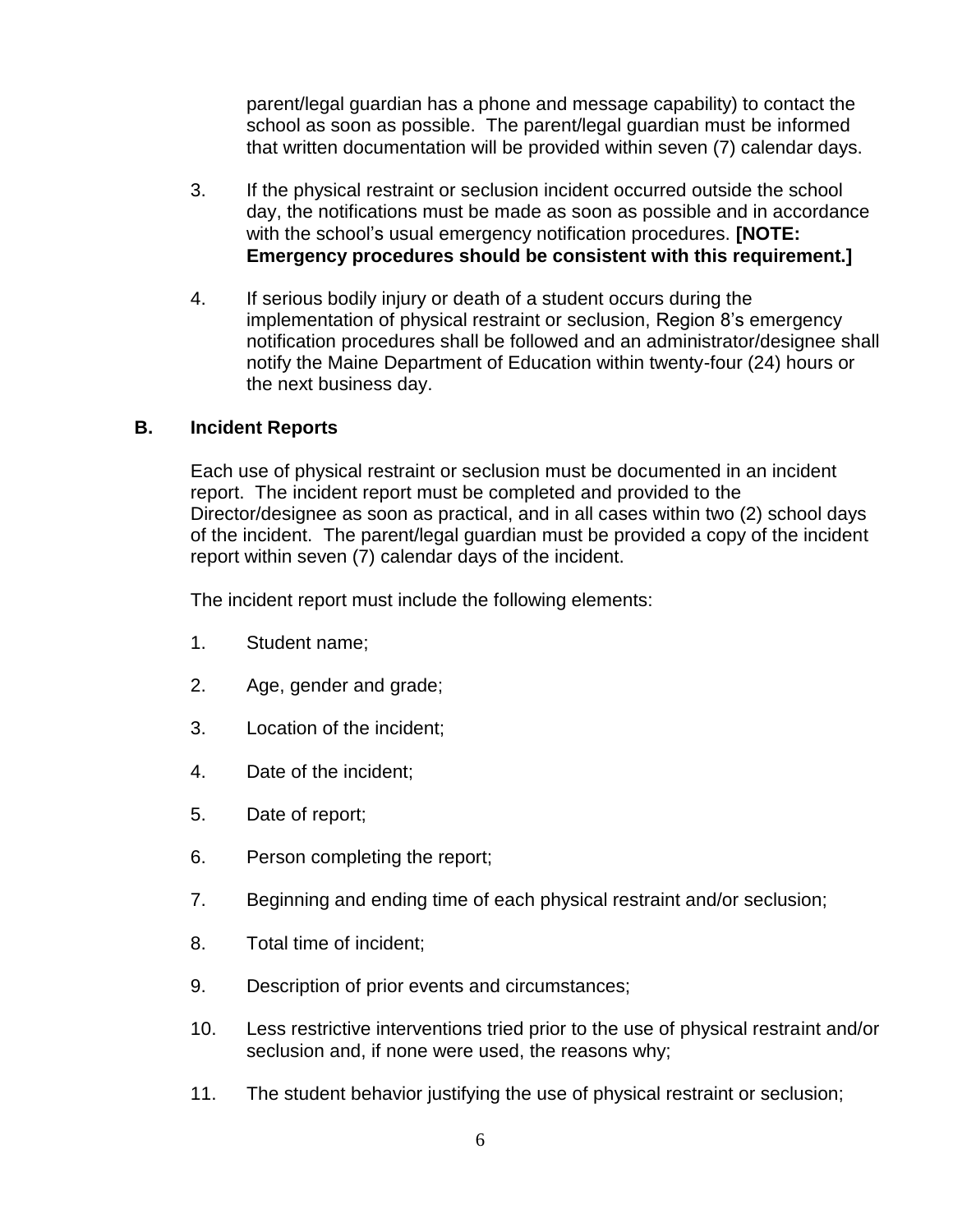- 12. A detailed description of the physical restraint or seclusion used;
- 13. The staff person(s) involved, their role in the physical restraint or seclusion, and whether each person is certified in an approved training program;
- 14. Description of the incident, including the resolution and process of returning the student to his/her program, if appropriate;
- 15. Whether the student has an IEP, 504 Plan, behavior plan, IHP (individual health plan) or any other plan.
- 16. If a student and/or staff sustained bodily injury, the date and time of nurse or other response personnel notification, and any treatment administered;
- 17. The date, time and method of parent/legal guardian notification;
- 18. The date and time of administrator/designee notification.
- 19. Date and time of staff debriefing.

Copies of the incident reports shall be maintained in the student's file and in the Assistant Director's office.

#### **5. School Response Following the Use of Physical Restraint or Seclusion**

- A. Following each incident of physical restraint or seclusion, the Director/designee shall take these steps within two (2) school days (unless serious bodily injury requiring emergency medical treatment occurred, in which case these steps must take place as soon as possible, but no later than the next school day):
	- 1. Review the incident with all staff persons involved to discuss: (a) whether the use of physical restraint or seclusion complied with state and school board requirements and (b) how to prevent or reduce the need for physical restraint and/or seclusion in the future.
	- 2. Meet with the student who was physically restrained or secluded to discuss: (a) what triggered the student's escalation and (b) what the student and staff can do to reduce the need for physical restraint and/or seclusion in the future.
- B. Following the meetings, staff must develop and implement a written plan for response and de-escalation for the student. If a plan already exists, staff must review it and make revisions, if appropriate. For the purposes of this procedure, "de-escalation" is the use of behavior management techniques intended to cause a situation involving problem behavior of a student to become more controlled, calm and less dangerous, thus reducing the risk of injury or harm.

## **6. Procedure for Students with Three Incidents in a School Year**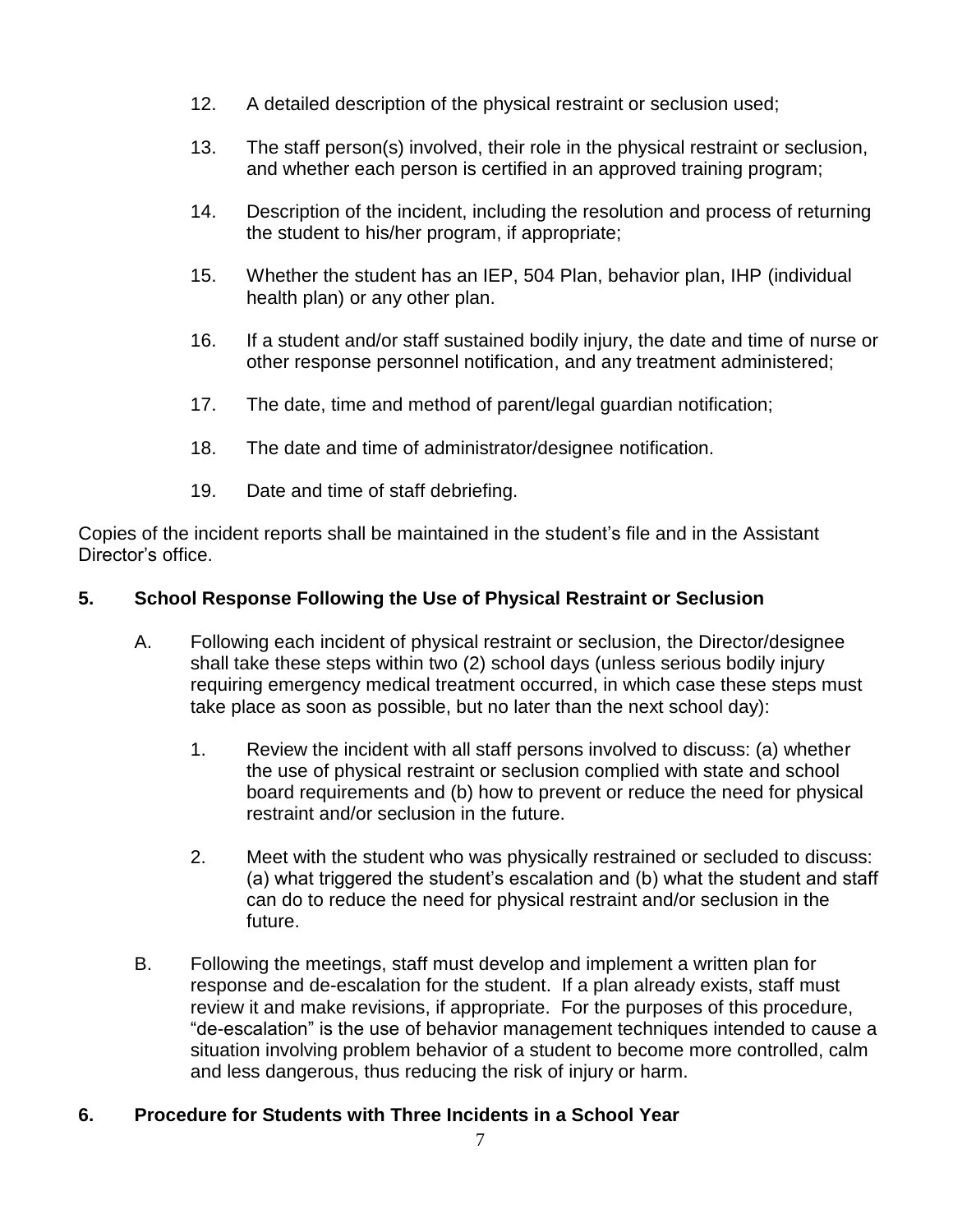The school will make reasonable, documented efforts to encourage parent/legal guardian participation in the meetings required in this section, and to schedule meetings at times convenient for parents/legal guardians to attend.

## **A. Special Education/504 Students**

1. After the third incident of physical restraint and/or seclusion in one school year, the student's IEP or 504 Team shall meet within ten (10) school days of the third incident to discuss the incident and consider the need to conduct an FBA (functional behavioral assessment) and/or develop a BIP (behavior intervention plan), or amend an existing one.

#### **B. All Other Students**

- 1. A team consisting of the parent/legal guardian, administrator/designee, a teacher for the student, a staff member involved in the incident (if not the administrator/designee or teacher already invited), and other appropriate staff shall meet within ten (10) school days to discuss the incidents.
- 2. The team shall consider the appropriateness of a referral to special education and, regardless of whether a referral to special education is made, the need to conduct an FBA (functional behavioral assessment) and/or develop a BIP (behavior intervention plan).

## **7. Cumulative Reporting Requirements**

#### **A. Reports Within the School**

- 1. The Assistant Director must report the following data on a quarterly and annual basis:
	- a. Aggregate number of uses of physical restraint;
	- b. Aggregate number of students placed in physical restraint;
	- c. Aggregate number of uses of seclusion;
	- d. Aggregate number of students placed in seclusion;
	- e. Aggregate number of students with disabilities having IEPs or 504/ADA plans who are placed in physical restraint;
	- f. Aggregate number of students with disabilities having IEPs or 504/ADA plans who are placed in seclusion;
	- g. Aggregate number of serious physical injuries to students related to the use of physical restraints;